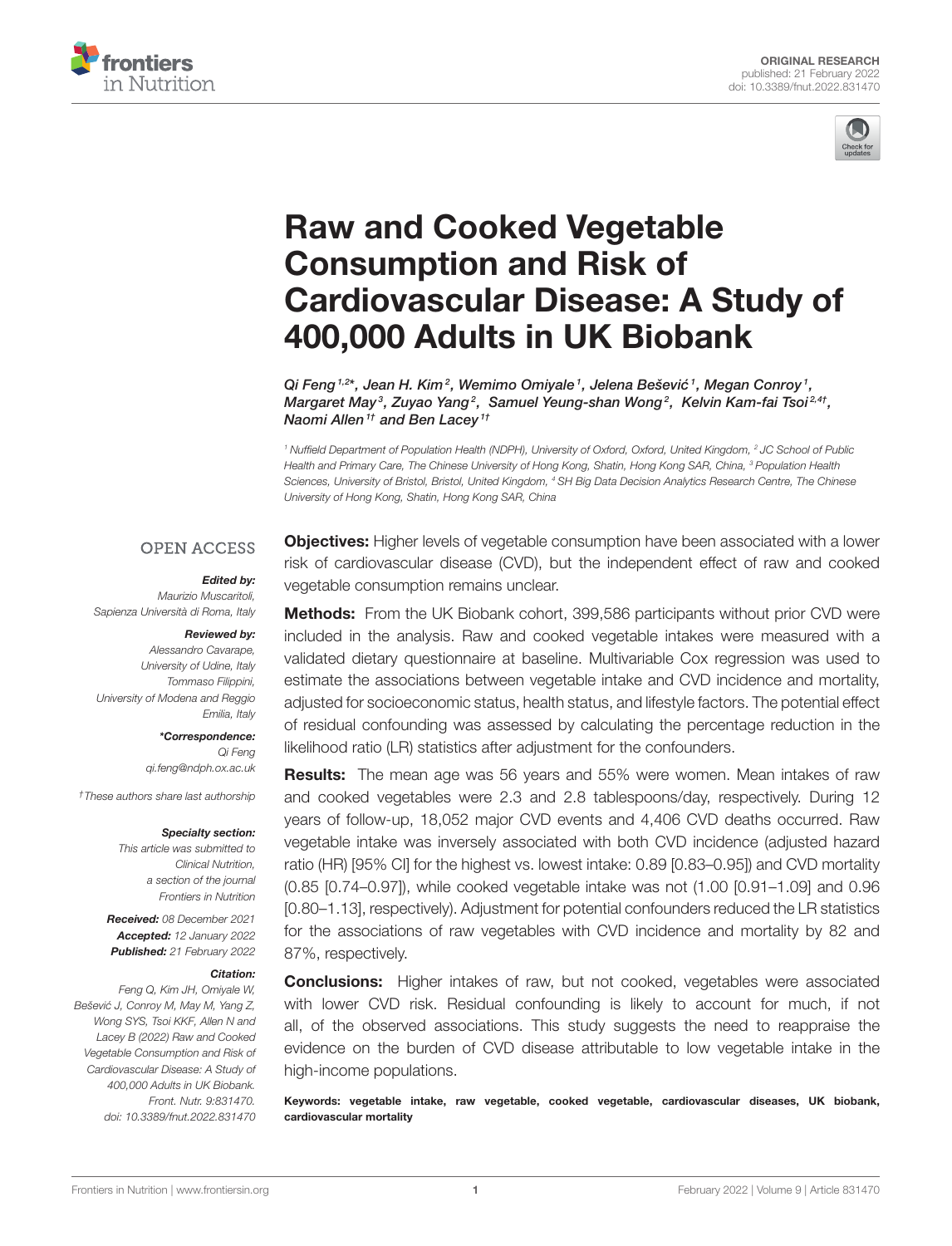# INTRODUCTION

There exists a large body of research evidence to suggest that a high vegetable intake may protect against a wide range of health outcomes, including cardiovascular disease (CVD) [\(1,](#page-7-0) [2\)](#page-7-1). Although dietary guidelines have consistently recommended a high consumption of vegetables to the general population [\(3,](#page-7-2) [4\)](#page-7-3) as a source of beneficial macronutrients and micronutrients, such as dietary fiber, vitamins, and phytochemicals [\(5\)](#page-7-4), it is estimated that inadequate vegetable consumption accounts for about 1.5 million premature deaths from CVD alone each year [\(6\)](#page-7-5).

However, little is known about the independent effects of cooked vegetables and raw vegetables on health outcomes. Previous epidemiological studies have demonstrated inconsistent findings. The EPIC study [\(7\)](#page-7-6) of 450,000 participants recruited across Europe found that both cooked and raw vegetable intake was associated with lower CVD mortality and all-cause mortality. The PURE study [\(8\)](#page-7-7) of 135,000 participants reported an inverse association with all-cause mortality for raw vegetable intake, but not for cooked vegetable intake, and neither cooked nor raw vegetable intake was associated with CVD incidence. An Australian cohort study [\(9\)](#page-7-8) of 150,000 participants reported that only cooked vegetable intake was associated with lower overall mortality, but did not investigate cardiovascular outcomes. The reason for the discrepancies in these findings is unclear, but may reflect variation in the dietary patterns between populations and also methodological differences, such as dietary assessment methods and insufficient adjustment for potential confounders.

The UK Biobank is a cohort of half-million participants with over a decade of follow-up [\(10\)](#page-7-9). A wide range of participant characteristics were measured at baseline using standardized methods, minimizing measurement error and allowing for adjustment for a broad set of potential confounders. During follow-up, a large number of incident CVD and CVD deaths have been recorded, allowing for well-powered epidemiological investigations on cardiovascular outcomes [\(11\)](#page-7-10). The objective of this study was to examine the effect of vegetable intake, and specifically the independent effects of raw and cooked vegetable intake, on CVD incidence and mortality in UK Biobank.

# METHODS

# Study Design and Participants

The UK Biobank is a population-based prospective cohort study [\(10\)](#page-7-9). Between 2006 and 2010, half-million participants aged 40–69 years were recruited across England, Wales, and Scotland. Participants attended assessment centers, during which time they completed a touchscreen questionnaire that collected information on sociodemographic characteristics, lifestyle, health status, medication use, reproductive history, and environmental factors. In addition, anthropometric and other physical measures were taken using standardized procedures, and blood, urine, and saliva samples were collected.

The health of the participants was followed-up via linkage to hospitalization databases (the National Health Service [NHS] Hospital Episode Statistics for participants in England; the Scottish Morbidity Record for participants in Scotland; and the Patient Episode Database for participants in Wales) and national death registries (NHS Information Center for participants in England and Wales; and NHS Central Registry for participants in Scotland). UK Biobank was approved by the North West Multicenter Research Ethics Committee, the National Information Governance Board for Health and Social Care in England and Wales, and the Community Health Index Advisory Group in Scotland. All the participants provided the informed consent.

This study excluded participants that withdrew their consents during follow-up, had missing data on vegetable intake, had prior CVDs, had conditions likely to change dietary patterns (e.g., pregnancy and cancer). Furthermore, 5,885 participants had missing data on other key covariates (body mass index [BMI], meat consumption, and Townsend deprivation index), and were excluded. In total, 399,586 participants were included in the analysis (**[Figure 1](#page-2-0)**).

# Measurement of Exposures and Outcomes

Information was collected at baseline on the total daily intake of raw vegetables and cooked vegetables. Participants were asked in the dietary questionnaire "On average how many heaped tablespoons of salad or raw vegetables would you eat per day? (including lettuce, tomato in sandwiches)" and "On average how many heaped tablespoons of cooked vegetables would you eat per day? (do not include potatoes)". Total vegetable intake was calculated as the sum of raw and cooked vegetable intakes. Vegetable intake was categorized into four levels, using cutoff values of 0, 1–2, 3–4, and  $\geq$  5 tablespoons/day for raw and cooked vegetable intake, and cutoff values of 0–1, 2–3, 4–7, and  $\geq 8$  for total vegetable intake. Previous analyses have demonstrated high repeatability and validity of vegetable consumption measured in this baseline dietary questionnaire: repeatability over a 4-year period is 82% for cooked vegetables and 72% for raw vegetables, with high agreement also observed when compared with 24-h dietary assessment [\(12\)](#page-8-0).

The primary outcomes were CVD incidence and mortality. The secondary outcomes were incident myocardial infarction (MI), incident stroke, and all-cause mortality. Incident CVD was defined as hospitalization or death from MI or stroke [\(13\)](#page-8-1). CVD mortality was defined as death due to any CVD. For analyses of disease incidence, participants were censored at the date of hospitalization, date of death, or last date of follow-up (March 31, 2021 for participants from England and Scotland, and February 28, 2018 for participants from Wales), whichever occurred first. In the mortality analysis, participants were censored at the date of death or last date of follow-up (February 28, 2021), whichever occurred first. Health outcomes were defined using the International Classification of Disease (ICD) codes. The exact ICD codes used are shown in **[Supplementary Table 1](#page-7-11)**.

# Statistical Analysis

Cox proportional hazard models were used to yield hazard ratios (HR) and 95% CI for the associations between health outcomes and vegetable intake. Models were adjusted by age ( $<$  50, 50-60,  $\geq$  60 years), sex, ethnicity, and region, and adjusted for educational attainment, Townsend deprivation index (continuous), hypertension, diabetes, physical activity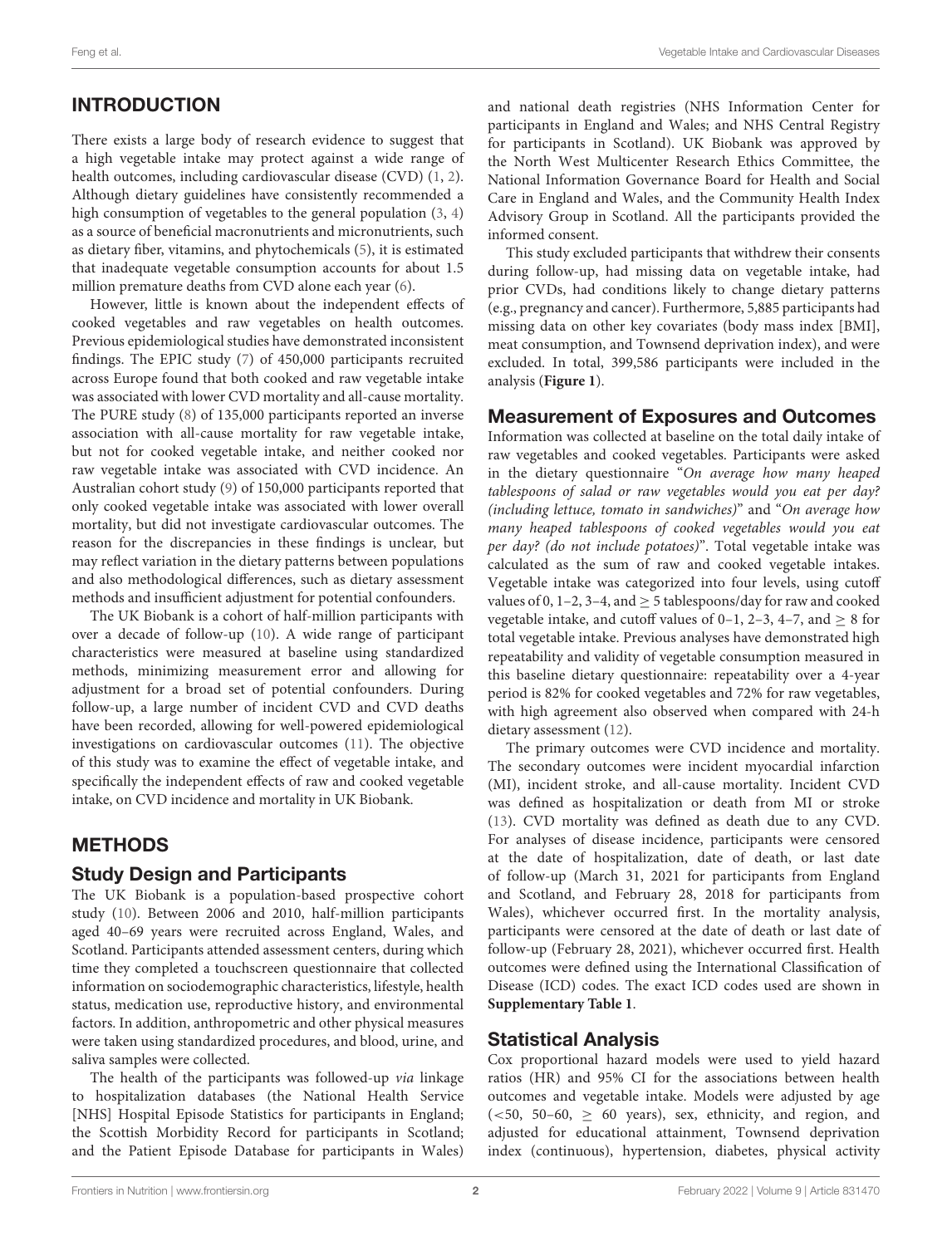

<span id="page-2-0"></span>level, smoking, alcohol consumption, BMI (continuous), use of mineral supplements, use of vitamin supplements, aspirin/ibuprofen, antihypertensive drugs, statins, insulin treatment, intake of fresh fruits, red meat, processed meat, oily fish, and non-oily fish. The definition and measurement of the covariates are shown in the **[Supplementary Materials](#page-7-11)**. The lowest intake level was used as the referent group. Test of the linear trend was obtained by fitting the mean values of each vegetable intake level. The proportional hazards assumption was assessed using scaled Schoenfeld residuals (no violation was found in this study). Raw and cooked vegetable intake were mutually adjusted when investigating their independent effects. Variance inflation factor values were used to examine potential multicollinearity.

We calculated the increase in the likelihood ratio (LR) chi-squared statistics on the addition of the vegetable intake term (raw, cooked, and total) to the Cox models with various levels of adjustment of potential confounders. This provides a quantitative measure of the extent to which vegetable intake improves risk prediction for the outcome in different models. Comparisons of the changes in the LR chi-squared statistic between a model with minimal adjustments (e.g., age, sex, ethnicity, and region) to those with a more comprehensive set of confounders ("fully-adjusted" models) is therefore measure of the extent to which the confounders account for minimally adjusted associations between vegetable intake and the outcome of interest. Furthermore, given that many confounders are measured imperfectly, the proportional change in this LR chisquared statistic is a semiquantitative method of assessing for residual confounding, as models with perfectly measured confounders would be expected to further reduce the LR chisquared statistic in fully adjusted models [\(14\)](#page-8-2). More details are shown in the **[Supplementary Materials](#page-7-11)**.

For sensitivity analysis, we first excluded participants who developed the outcomes of interest during the first 2 years of follow-up, to minimize reverse causation. Second, we investigated the effect of the proportion of raw vegetables in total vegetable intake (raw vegetables divided by total vegetables), conditional on total vegetable intake and other covariates, after excluding the participants with the total vegetable intake of zero tablespoon/day ( $n = 5,304$ ). We conducted subgroup analysis based on ethnicity (White vs. non-White), to examine potential ethnic differences in the associations. All the analysis were performed using R (version 3.6.0; R Development Core Team, Vienna, Austria).

# RESULTS

After exclusion, 399,586 participants were included in the main analysis (**[Figure 1](#page-2-0)**). The baseline characteristics of these participants are shown in **[Table 1](#page-3-0)** (**[Supplementary Table 2](#page-7-11)**). The mean age of participants was 56.1 (SD 8.1) years, 55.4% were women, and 90.9% were of White ethnicity. Mean BMI was 27.3  $(4.7)$  kg/m<sup>2</sup>, 41.3% reported high levels of physical activity, and 4.7% had a self-reported history of diabetes. Mean intakes of total vegetables, raw vegetables, and cooked vegetables were 5.0 (3.4), 2.3 (2.2), and 2.8 (2.2) tablespoons/day, respectively; the distributions of total, raw and cooked vegetable intakes are shown in **[Supplementary Figure 1](#page-7-11)**.

Participants with higher levels of total vegetable intake were more likely to be women, better educated, and residents of an affluent area, with lower mean BMI and higher levels of physical activity, and less likely to be smokers. Raw and cooked vegetable intake were weakly correlated (Pearson correlation coefficient  $= 0.30$ ). Variance inflation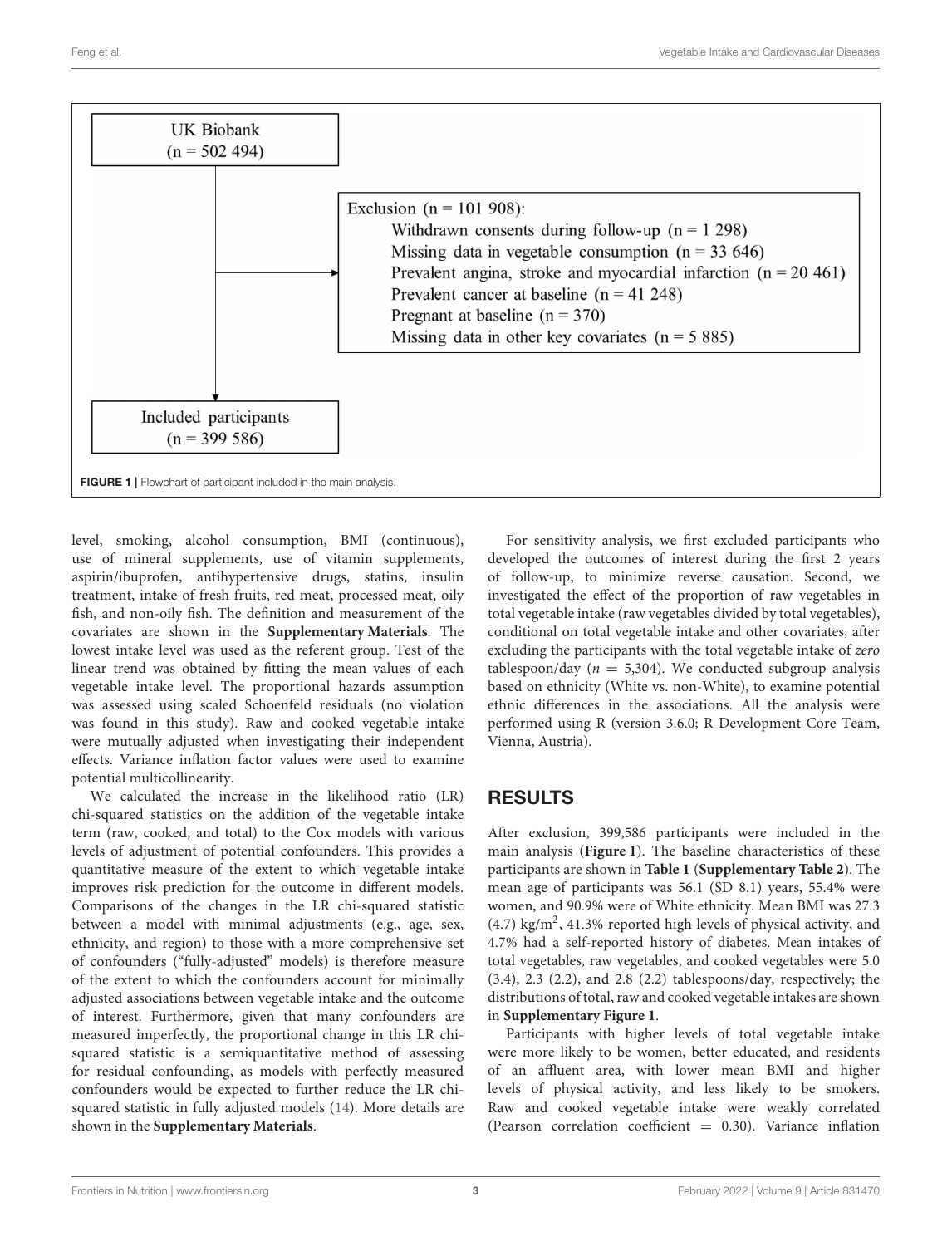<span id="page-3-0"></span>

|                                                 | $\leq$ 1 tablespoon/day<br>$(n = 15902)$ | 2-3 tablespoons/day<br>$(n = 109536)$ | 4-7 tablespoons/day<br>$(n = 216 499)$ | $\geq$ 8 tablespoons/day<br>$(n = 57649)$ | Overall<br>$(n = 399586)$ |
|-------------------------------------------------|------------------------------------------|---------------------------------------|----------------------------------------|-------------------------------------------|---------------------------|
| Female (%)                                      | 6 174 (38.8)                             | 54 948 (50.2)                         | 126 375 (58.4)                         | 33 997 (59.0)                             | 221 494 (55.4)            |
| Age (years)                                     | 54.0(8.1)                                | 55.3(8.2)                             | 56.5(8.0)                              | 56.4 (8.0)                                | 56.1 (8.1)                |
| Total vegetable intake<br>(tablespoons/day)     | 0.7(0.5)                                 | 2.6(0.5)                              | 5.1(1.0)                               | 10.7(5.0)                                 | 5.0(3.4)                  |
| Raw vegetable intake<br>(tablespoons/day)       | 0.1(0.3)                                 | 0.9(0.6)                              | 2.2(1.1)                               | 5.5(3.5)                                  | 2.3(2.5)                  |
| Cooked vegetable intake<br>(tablespoons/day)    | 0.5(0.5)                                 | 1.7(0.6)                              | 2.8(1.0)                               | 5.3(3.4)                                  | 2.8(1.9)                  |
| White ethnicity (%)                             | 14 782 (93.3)                            | 104 731 (95.9)                        | 206 372 (95.6)                         | 52 143 (90.9)                             | 378 028 (94.9)            |
| <b>Townsend Deprivation</b><br>index*           | $-0.2$ (3.5)                             | $-1.4(3.0)$                           | $-1.5(2.9)$                            | $-1.1(3.1)$                               | $-1.4(3.0)$               |
| University educated (%)                         | 3,321 (21.3)                             | 37,040 (34.3)                         | 73,733 (34.6)                          | 19,483 (34.5)                             | 133,577 (34.0)            |
| Body mass index (kg/m <sup>2</sup> )            | 28.0 (5.2)                               | 27.2(4.7)                             | 27.3(4.7)                              | 27.4(4.8)                                 | 27.3(4.7)                 |
| Current smoker (%)                              | 3 485 (22.0)                             | 11 828 (10.8)                         | 19 427 (9.0)                           | 5 506 (9.6)                               | 40 246 (10.1)             |
| Current drinker (%)                             | 13 817 (87.1)                            | 101 873 (93.1)                        | 201 964 (93.3)                         | 52 123 (90.5)                             | 369 777 (92.6)            |
| High physical activity<br>level $(%)^{\dagger}$ | 3 971 (32.2)                             | 31 459 (35.0)                         | 75 528 (42.5)                          | 24 328 (51.0)                             | 135 286 (41.3)            |
| Self-reported<br>hypertension (%)               | 4 172 (26.2)                             | 26 482 (24.2)                         | 55 071 (25.4)                          | 15 131 (26.2)                             | 100 856 (25.2)            |
| Self-reported diabetes (%)                      | 994(6.2)                                 | 4 859 (4.4)                           | 9904(4.6)                              | 3009(5.2)                                 | 18 766 (4.7)              |
| Regular use of<br>aspirin/ibuprofen (%)         | 4 065 (25.6)                             | 26 039 (23.8)                         | 53 667 (24.8)                          | 14 394 (25.0)                             | 98 165 (24.6)             |
| Regular use of mineral<br>supplement (%)        | 2 869 (18.0)                             | 25 789 (23.5)                         | 61 980 (28.6)                          | 17 955 (31.1)                             | 108 593 (27.2)            |
| Regular use of vitamin<br>supplement (%)        | 1 760 (11.1)                             | 13 223 (12.1)                         | 30 534 (14.1)                          | 9 756 (16.9)                              | 55 273 (13.8)             |
| Use of antihypertensive<br>drugs (%)            | 938(5.9)                                 | 8 133 (7.4)                           | 20 449 (9.4)                           | 5 628 (9.8)                               | 35 148 (8.8)              |
| Use of statin (%)                               | 696 (4.4)                                | 5 426 (4.9)                           | 13 443 (6.2)                           | 3822(6.6)                                 | 23 387 (5.9)              |
| Use of insulin (%)                              | 58 (0.4)                                 | 375(0.3)                              | 855 (0.4)                              | 275(0.5)                                  | 1563(0.4)                 |
| Fruit intake $\geq$ 5 pieces/day<br>$(\%)$      | 684 (4.3)                                | 4 659 (4.3)                           | 15 781 (7.3)                           | 10 076 (17.5)                             | 31 200 (7.8)              |
| Oily fish intake $>1$<br>times/week (%)         | 3 267 (20.7)                             | 39 335 (36.0)                         | 88 514 (41.0)                          | 21 682 (37.7)                             | 72 515 (18.2)             |
| Non-oily fish intake $>1$<br>times /week (%)    | 1565(9.9)                                | 13 441 (12.3)                         | 37 587 (17.4)                          | 13 698 (23.8)                             | 66 291 (16.6)             |
| Processed meat intake >2<br>times/week (%)      | 6 949 (43.8)                             | 38 331 (35.0)                         | 62 278 (28.8)                          | 14 132 (24.5)                             | 121 690 (30.5)            |
| Red meat intake<br>(times/week)                 | 2.0(1.6)                                 | 2.1(1.4)                              | 2.1(1.4)                               | 2.0(1.6)                                  | 2.1(1.4)                  |

Data are mean (SD) or frequency (percentage). Vegetable consumption was self-reported in number of heaped tablespoons/day. People with baseline angina, stroke, myocardial infarction, cancer, pregnancy, and missing data on vegetable consumption and other important covariates were excluded.

\*Area-level measure of material deprivation.

†High physical activity defined based on International Physical Activity Questionnaire and WHO guideline.

factor values for raw and cooked vegetable intake were 1.32 and 1.29, respectively, indicating very low collinearity  $(< 10$ ). **[Supplementary Tables 3](#page-7-11)**, **[4](#page-7-11)** showed the baseline characteristics of the participants across different raw vegetable intake levels and the cooked vegetable intake levels, respectively. The distributions of baseline characteristics by raw and cooked vegetable intake were similar to the distributions by total vegetable intake.

During a median follow-up of 12.1 years for CVD incidence outcomes, 18,052 participants developed CVD (11,317 MI and 6,969 strokes). There was an inverse association between incident CVD and total and raw vegetable intake, but not cooked vegetable intake (**[Figure 2](#page-5-0)**; **[Supplementary Figure 2](#page-7-11)**). Compared with the lowest level of total vegetable intake, the highest level was associated with 10% lower CVD incidence (HR [95% CI] 0.90 [0.83–0.97]). Higher intake of raw vegetable intake was inversely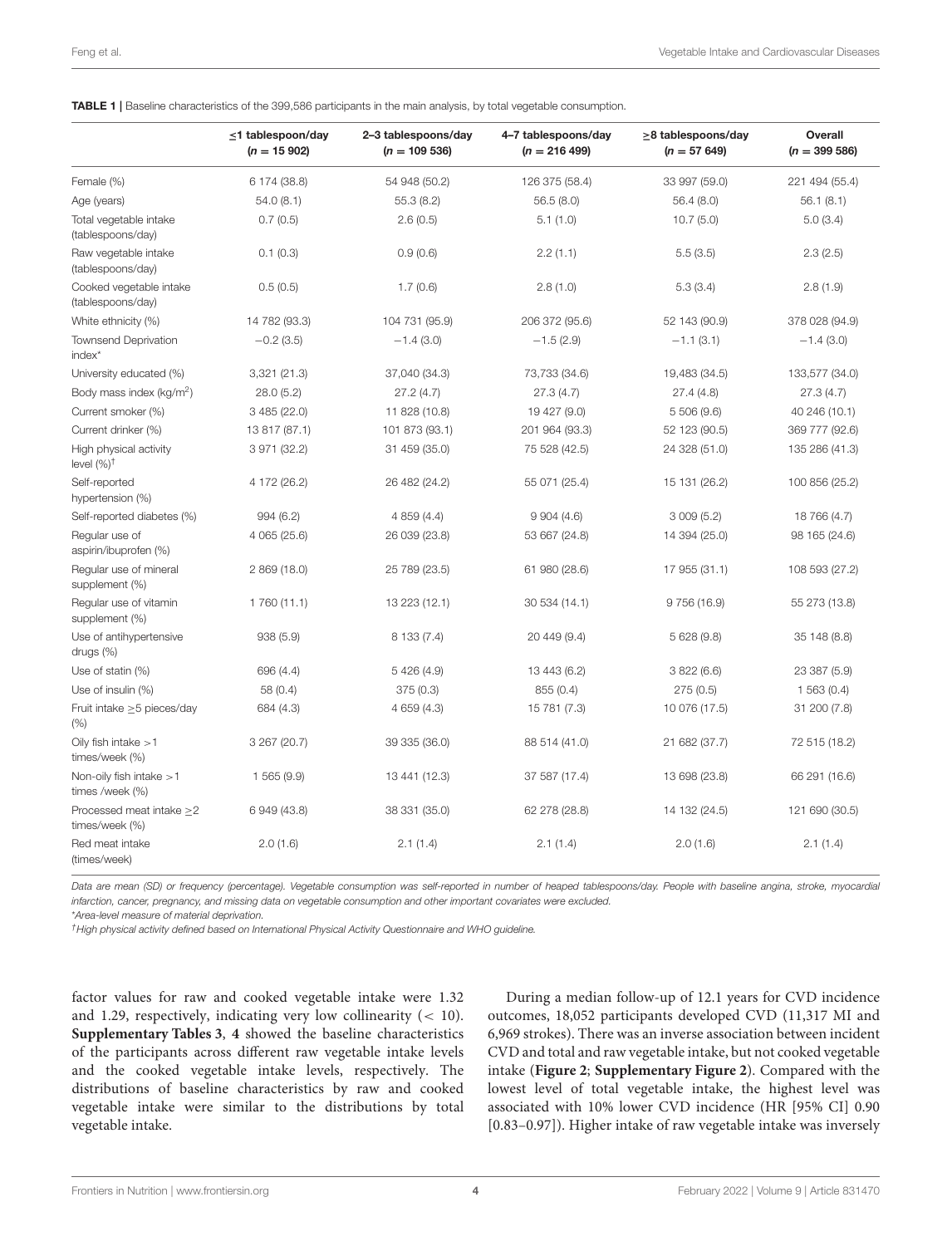associated with incident CVD (HR [95% CI] for the highest vs. lowest intake: 0.89 [0.83–0.95]) and incident MI (0.88 [0.81– 0.96]; **[Figure 2](#page-5-0)**), whereas cooked vegetable intake showed null associations with incident CVD (1.00 [0.91–1.09]) or incidence MI (0.97 [0.86–1.08]). We noted a potential inverse association between raw vegetable intake and incident stroke, although this was not statistically significant. No evidence was found for an association between incident stroke and total or cooked vegetable intakes (**[Figure 2](#page-5-0)**).

During a median follow-up of 12.0 years for mortality outcomes, 13,398 participants died, of which 2,589 deaths were due to CVD. Consuming 2 or more heaped tablespoons/day of total vegetables was associated with a lower risk of CVD mortality (HR [95%CI] for the highest vs. lowest intake: 0.83 [0.71–0.96]), but there was little evidence of a trend in risk with higher levels of intake (**[Figure 3](#page-5-1)**). Similarly, there was evidence of an inverse association of CVD mortality with raw vegetable intake (0.85 [0.74–0.97]) but little evidence of a trend ( $p = 0.164$ ), and there was no evidence of an association of CVD mortality with cooked vegetables. For all-cause mortality, there was a strong inverse association with eating some vegetables (1 or more tablespoons of raw or cooked vegetables per day), and strong evidence of a trend with increasing raw vegetable intake ( $p < 0.001$ ) but not cooked vegetables ( $p = 0.932$ ).

Progressive adjustment for potential confounders attenuated HR estimates and substantially reduced the LR chi-squared statistics in adjusted models (**[Table 2](#page-6-0)**). For models of CVD incidence and raw vegetable intake, covariate adjustment attenuated HR (highest vs. lowest intake groups) from 0.79 (0.74–0.84) to 0.88 (0.83, 0.94), with the LR chi-squared statistic declining by 81.9%. This substantial attenuation suggests that were the potential confounders measured perfectly, much, if not all, of the observed association with reported vegetable intake, would be explained by residual confounding, although one cannot rule out the possibility of a true causal protective effect. Similar findings were observed for MI, CVD mortality, and allcause mortality with both raw and cooked vegetable intake, with the proportional changes in the LR chi-squared statistic of about 80% or more (**[Table 2](#page-6-0)**, **[Supplementary Table 5](#page-7-11)**). Adjustment for socioeconomic (including educational attainment, and Townsend deprivation index) and lifestyle factors (including physical activity, smoking, drinking, use of mineral supplements, use of vitamin supplements, fruit intake, oily fish intake, non-oily fish intake, red meat intake, and processed meat intake) results in most of the reductions in LR chi-squared statistic, while further adjustment for BMI and baseline health status resulted in only slight further reductions (**[Supplementary Table 5](#page-7-11)**), suggesting that the observed associations are likely to be accounted for by residual confounding from socioeconomic status and lifestyle factors.

In the sensitivity analyses, when adjusting for total vegetable intake, a higher proportion of raw vegetable intake in total vegetable intake was associated with lower CVD incidence and all-cause mortality, but not with other outcomes (**[Supplementary Table 6](#page-7-11)**). Furthermore, excluding the participants who had outcome events within the first 2 years of follow-up did not materially change the main findings (**[Supplementary Table 7](#page-7-11)**). Subgroup analyses restricted to White participants ( $n = 378,028$ ) showed similar results to the primary analysis (**[Supplementary Table 8](#page-7-11)**); and there was no evidence that the associations differed from those of non-White ethnicity, although there were substantially fewer non-White participants  $(n = 21,558)$  (**[Supplementary Table 9](#page-7-11)**), and as such limited power to assess for heterogeneity.

# **DISCUSSION**

In this large prospective cohort study, total vegetable intake was associated with reduced risks of CVD incidence, CVD mortality, and all-cause mortality. When assessing the independent effect of raw and cooked vegetable intake, only raw vegetable intake showed inverse associations with CVD outcomes, whereas cooked vegetables showed no association. However, given the large reductions in the predictive values of total and raw vegetable intake after adjustment for socioeconomic and lifestyle factors, residual confounding is likely to account for much, if not all, of the remaining associations.

The modest inverse associations of total vegetable intake with CVD outcomes and all-cause mortality in our analyses are consistent with previous large-scale observational evidence. For example, a meta-analysis of 24 cohort studies estimated that high vegetable intake reduced all-cause mortality by about 13% (relative risk 0.87 [0.82–0.92]) [\(15\)](#page-8-3). Previous systematic reviews showed total vegetable consumption was associated with a risk reduction in CVD incidence by 11 [\(15\)](#page-8-3) to 18% [\(16\)](#page-8-4), similar to the ∼10% lower risk in this study. Our findings of the inverse association with MI are also in line with published meta-analyses with effect sizes ranging from 9 to 15% [\(15–](#page-8-3)[17\)](#page-8-5). Although previous studies have also demonstrated an association with a reduced risk of stroke [\(15–](#page-8-3)[17\)](#page-8-5), we did not find sufficient evidence for such an association.

In contrast to a large number of studies on total vegetable intake, there is limited evidence on the independent effect of raw and cooked vegetables on all-cause mortality. Aune et al. [\(15\)](#page-8-3) conducted a meta-analysis that found cooked vegetable was associated with 13% (relative risk 0.87 [0.80–0.94]) lower risk of all-cause mortality, and raw vegetable was associated with 12% (relative risk 0.88 [0.79–0.98]) lower risk of mortality, although the analyses of raw and cooked vegetables were not mutually adjusted. Studies that have attempted to assess the independent effects of raw and cooked vegetable intakes on allcause mortality have reported conflicting results. Our results are broadly consistent with the EPIC study [\(7\)](#page-7-6), in which both raw vegetable intake and cooked vegetable intake were associated with reduced risk of all-cause mortality. By contrast, the PURE study [\(8\)](#page-7-7) reported an inverse association with all-cause mortality for raw vegetable intake, but not for cooked vegetable intake, while an Australian cohort study [\(9\)](#page-7-8) reported that only cooked vegetable intake was associated with lower overall mortality. The characteristics and main findings of these studies are summarized in **[Supplementary Table 10](#page-7-11)**.

In this study, cooked vegetable intake and raw vegetable intake showed different associations with cardiovascular outcomes. We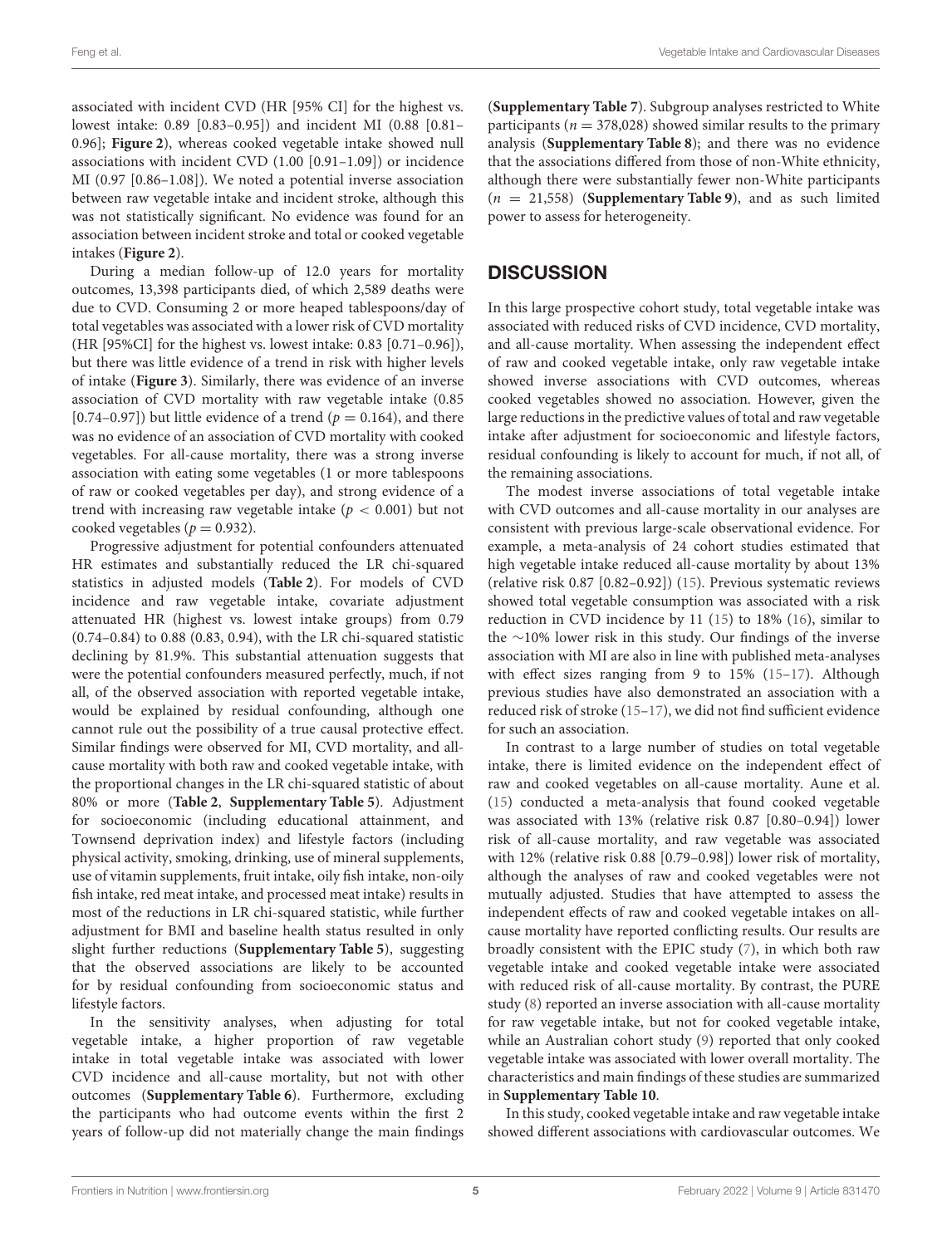

<span id="page-5-0"></span>FIGURE 2 | (A) incident CVD. (B) incident MI. (C) Incident stroke. Incident cardiovascular disease (CVD), myocardial infarction (MI), and stroke vs. vegetable consumption. Hazard ratios (HR; fully adjusted models) and 95% confidence interval (CI) by the level of total, raw, and cooked vegetable consumption (heaped tablespoons/day), relative to the lowest (reference) consumption level. Exclusions as in [Table 1](#page-3-0). The model was stratified by age (<50, 50-60, 60 years), sex, ethnicity, and region, and adjusted for educational attainment, Townsend deprivation index (continuous), hypertension, diabetes, physical activity level, smoking, alcohol consumption, BMI (continuous), use of mineral supplements, use of vitamin supplements, aspirin/ibuprofen, antihypertensive drugs, statins, insulin treatment, intake of fresh fruits, red meat, processed meat, oily fish and non-oily fish.



<span id="page-5-1"></span>fully adjusted models) and 95% confidence interval (CI) by the level of total, raw, and cooked vegetable consumption (heaped tablespoons/day), relative to the lowest (reference) consumption level. Exclusions as in [Table 1](#page-3-0). The model was stratified by age (<50, 50–60, 60 years), sex, ethnicity, and region, and adjusted for educational attainment, Townsend deprivation index (continuous), hypertension, diabetes, physical activity level, smoking, alcohol consumption, BMI (continuous), use of mineral supplements, use of vitamin supplements, aspirin/ibuprofen, antihypertensive drugs, statins, insulin treatment, intake of fresh fruits, red meat, processed meat, oily fish and non-oily fish.

found inverse associations of raw vegetables with CVD incidence and mortality, but null associations with cooked vegetables. This is consistent with the MORGEN study, a Dutch cohort [\(18\)](#page-8-6), in which raw, but not processed, vegetables were associated with a reduced risk of ischemic stroke. In the EPIC cohort [\(7\)](#page-7-6), there was a stronger inverse association of CVD mortality with raw than cooked vegetables. Whereas the PURE study [\(8\)](#page-7-7) found no evidence of an association of CVD and raw vegetable intake, and high intakes levels of cooked vegetable was positively associated with CVD incidence.

Previous studies that reported associations of higher levels of vegetable intake with lower risk of CVD have proposed various mechanisms by which these associations might be mediated. For example, it has been suggested that diets high in vegetables have, on average, fewer calories and replace foods that are high in fat, sodium, and glycemic load [\(15,](#page-8-3) [19\)](#page-8-7). It has also been hypothesized that the lower risk might be mediated by micronutrients, namely, higher intake of vitamins, polyphenols, and antioxidant compounds [\(2,](#page-7-1) [5\)](#page-7-4), which are required for regulating various biological processes, including anti-oxidation, anti-inflammation, lipid metabolism, and endothelial function [\(20\)](#page-8-8). As for the different associations of raw and cooked vegetables observed in this and other studies, several possible mechanisms have been proposed in previous studies. First, it has been proposed that the kinds of vegetables that are usually consumed cooked (e.g., beans, peas, eggplant) may differ from those typically consumed raw (e.g., lettuce). Second, cooking processes can alter the digestibility of food as well as the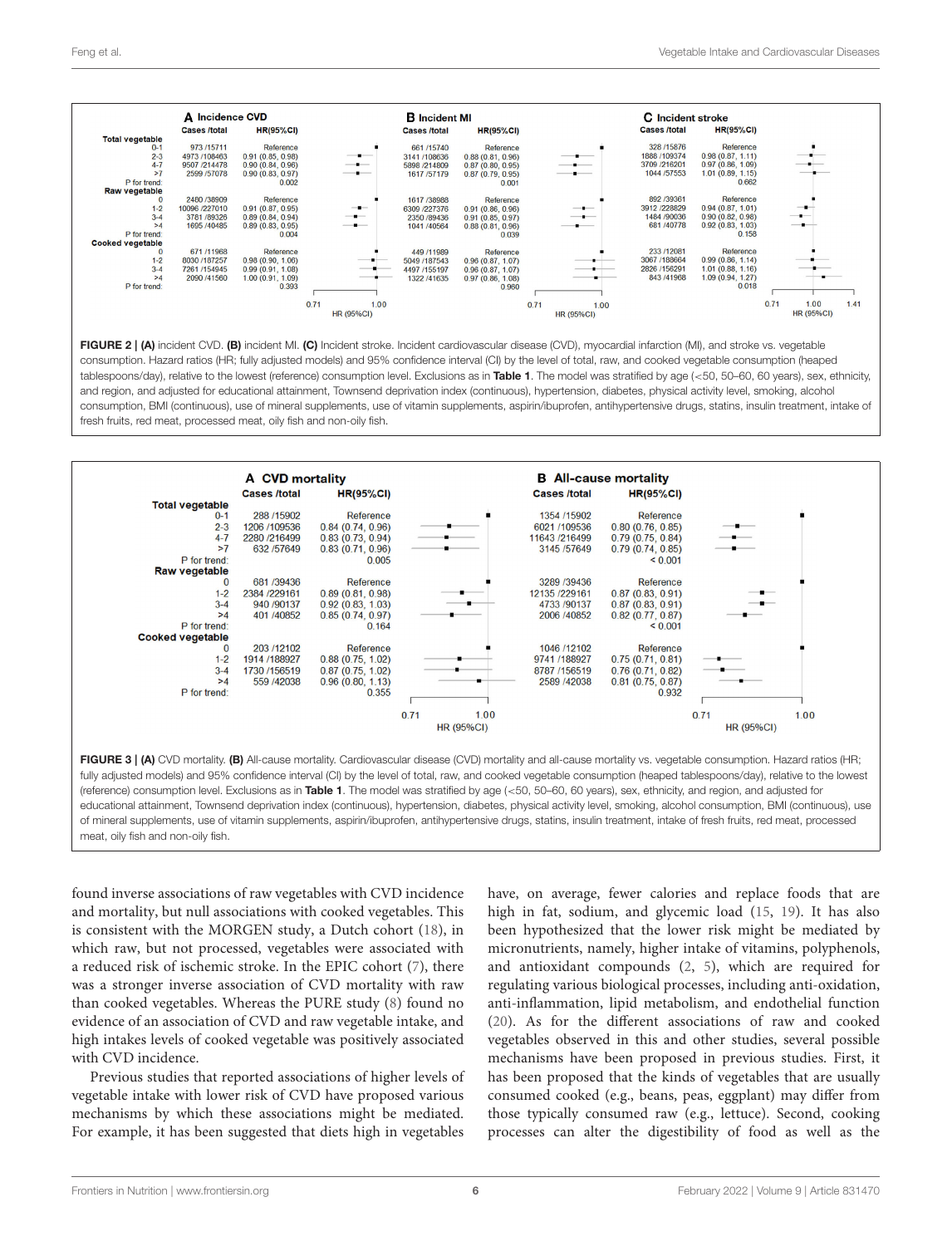<span id="page-6-0"></span>TABLE 2 | Associations between vegetable intake with CVD incidence, myocardial infarction incidence, stroke incidence, CVD mortality and all-cause mortality in basic model and fully-adjusted model.

|                          | <b>Basic model</b>            |                     | <b>Fully-adjusted model</b>   |                     | Attenuation (% reduction in $\chi^2$ ) <sup>†</sup> |
|--------------------------|-------------------------------|---------------------|-------------------------------|---------------------|-----------------------------------------------------|
|                          | Improvement in fit $(\chi^2)$ | HR (95% CI)*        | Improvement in fit $(\chi^2)$ | HR (95% CI)*        |                                                     |
| <b>CVD</b> incidence     |                               |                     |                               |                     |                                                     |
| Total vegetable intake   | 87.8                          | 0.74(0.69, 0.80)    | 10.1                          | 0.90(0.83, 0.97)    | 88.6                                                |
| Raw vegetable intake     | 127.9                         | 0.79(0.74, 0.84)    | 23.2                          | 0.89(0.83, 0.95)    | 81.9                                                |
| Cooked vegetable intake  | 53.0                          | 0.77(0.71, 0.84)    | 1.5                           | 1.00 (0.91, 1.09)   | 97.2                                                |
| <b>MI</b> incidence      |                               |                     |                               |                     |                                                     |
| Total vegetable intake   | 75.1                          | 0.71(0.65, 0.78)    | 11.1                          | 0.87(0.79, 0.95)    | 85.2                                                |
| Raw vegetable intake     | 88.8                          | 0.78(0.72, 0.84)    | 13.3                          | 0.88(0.81, 0.96)    | 85.0                                                |
| Cooked vegetable intake  | 42.8                          | 0.74(0.67, 0.83)    | 0.6                           | 0.97(0.86, 1.08)    | 98.5                                                |
| <b>Stroke incidence</b>  |                               |                     |                               |                     |                                                     |
| Total vegetable intake   | 18.8                          | 0.84(0.74, 0.95)    | 2.2                           | 1.01(0.89, 1.15)    | 88.1                                                |
| Raw vegetable intake     | 31.7                          | 0.85(0.77, 0.94)    | 5.6                           | 0.92(0.83, 1.03)    | 82.2                                                |
| Cooked vegetable intake  | 19.1                          | 0.87(0.75, 1.01)    | 6.1                           | 1.09 (0.94, 1.27)   | 68.3                                                |
| <b>All CVD mortality</b> |                               |                     |                               |                     |                                                     |
| Total vegetable intake   | 58.2                          | 0.63(0.55, 0.73)    | 8.0                           | 0.83(0.71, 0.96)    | 86.3                                                |
| Raw vegetable intake     | 63.8                          | 0.74(0.65, 0.84)    | 8.2                           | 0.85(0.74, 0.97)    | 87.2                                                |
| Cooked vegetable intake  | 53.9                          | 0.67(0.57, 0.78)    | 6.3                           | 0.96(0.80, 1.13)    | 88.4                                                |
| All-cause mortality      |                               |                     |                               |                     |                                                     |
| Total vegetable intake   | 298.7                         | $0.61$ (0.57, 0.65) | 57.9                          | 0.80(0.74, 0.85)    | 80.6                                                |
| Raw vegetable intake     | 352.7                         | 0.69(0.65, 0.73)    | 57.3                          | $0.82$ (0.77, 0.87) | 83.8                                                |
| Cooked vegetable intake  | 347.8                         | 0.57(0.53, 0.61)    | 72.0                          | $0.81$ (0.75, 0.87) | 79.3                                                |

Improvement in the prediction of relative risk (LR chi-squared statistic) by the addition of the given vegetable intake term to the basic model (in which the relative risk depends only on age, sex, ethnicity, and region), and to the fully-adjusted models with all major potential confounders, including mutual adjustment for raw and cooked vegetables, as described in the Methods.

\*Hazard ratio for the highest vs. lowest vegetable intake group.

<sup>†</sup> Proportional reduction in chi-squared for the improvement in model fit relative to the basic model, equivalent to the proportion of the association attenuated by the potential confounders.

bioavailability of nutrients [\(21\)](#page-8-9). For example, Lee et al. found that vitamin C retention after cooking ranged from 0 to 91% for various combinations of cooking methods and vegetable, with higher retention after microwaving and lower retention after boiling [\(22\)](#page-8-10). Third, the seasoning and oils used in cooking vegetables often increase intake of sodium and fat, which are known risk factors for CVD incidence and mortality [\(23,](#page-8-11) [24\)](#page-8-12).

Despite these proposed mechanisms, this study indicates that observed associations of vegetable intakes with CVD risk and all-cause mortality are likely to be mostly accounted for by residual confounding. Studies using Mendelian randomization (which are less susceptible to confounding, and other biases of observational studies) might be particularly useful in reliably assessing the associations of diet on disease risk. For example, a recent Mendelian randomization study that used genetic determinants of plasma vitamin C concentration as a surrogate for vegetable intake reported a null association with ischemic heart disease (odds ratio 0.90 [0.75–1.08]) and all-cause mortality (odds ratio 0.88 [0.72–1.08]), despite strong inverse associations between vitamin C and these outcomes in observational analyses [\(25\)](#page-8-13).

This study found the observed associations were mainly accounted for by socioeconomic status and lifestyle factors [\(26\)](#page-8-14). Both the low socioeconomic status and major lifestyle

factors, such as smoking and alcohol intake, are established risk factors for CVD, and there is strong evidence that the effect of socioeconomic status is partially mediated by the known lifestyle factors [\(27\)](#page-8-15). For example, one study reported that an unhealthy lifestyle (including smoking, drinking, obesity, physical inactivity, and others) mediated 34–38% of the association between socioeconomic status and all-cause death [\(28\)](#page-8-16). Therefore, given the complicated inter-relationship between socioeconomic status, lifestyle, and health outcomes, adjustment of measures of both socioeconomic status and lifestyle factors is likely to be important.

This study has some limitations. First, we did not measure intake of specific types of raw or cooked vegetables, nor were we able to account for differences in cooking methods. Second, vegetable intakes are self-reported in the baseline dietary questionnaire, although the validity and repeatability of the UK Biobank baseline dietary questionnaire have been evaluated and confirmed in previous studies [\(12\)](#page-8-0). Third, we did not adjust for total calorie intake because such information was not available from the baseline dietary questionnaire, but we did adjusted for physical activity level and BMI, which has been shown as a valid method for isocaloric adjustment [\(29\)](#page-8-17). Future studies should seek to address these limitations. However, such studies should also be aware of the importance of assessing reliably for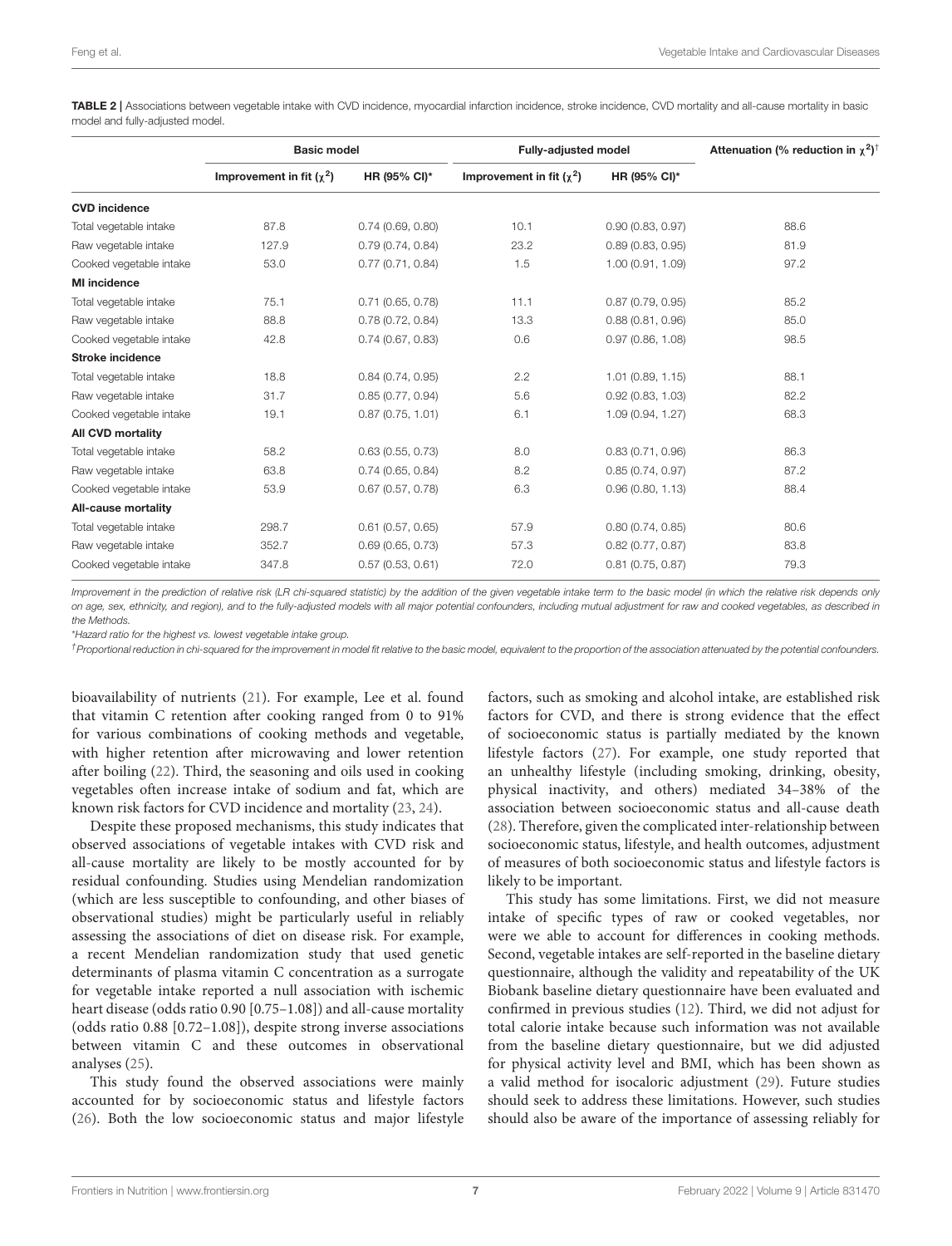residual confounding using similar methods to this report, or other approaches, such as Mendelian randomization.

Although this report does not find strong evidence of an association between higher vegetable intake and reduced risk of major CVD, the wider literature suggests that increasing vegetable intake is likely to reduce the risk of some other common diseases [\(4\)](#page-7-3). As such, the public health recommendations on the benefits to health and the environment of a diet that is high in vegetable intake remain.

# **CONCLUSION**

In this study of 0.4 million middle-aged adults with 12-year follow-up, higher intakes of raw but not cooked vegetables were associated with lower CVD risk. However, given the large reductions in the predictive values of raw vegetable intake after adjustment for socioeconomic and lifestyle factors, residual confounding is likely to account for much, if not all, of the remaining associations. This study highlights the need for rigorous assessment for residual confounding in studies of the effects of diet and other lifestyle factors on disease risk and suggests the need to reappraise the evidence on the burden of CVD disease attributable to low vegetable intake in highincome populations.

# DATA AVAILABILITY STATEMENT

Publicly available datasets were analyzed in this study. This data can be found here: [https://www.ukbiobank.ac.uk/.](https://www.ukbiobank.ac.uk/)

# ETHICS STATEMENT

The studies involving human participants were reviewed and UK Biobank was approved by the North West Multicenter Research

# **REFERENCES**

- <span id="page-7-0"></span>1. Angelino D, Godos J, Ghelfi F, Tieri M, Titta L, Lafranconi A, et al. Fruit and vegetable consumption and health outcomes: an umbrella review of observational studies. Int J Food Sci Nutr. (2019) 70:652– 67. doi: [10.1080/09637486.2019.1571021](https://doi.org/10.1080/09637486.2019.1571021)
- <span id="page-7-1"></span>2. Wallace TC, Bailey RL, Blumberg JB, Burton-Freeman B, Chen CYO, Crowe-White KM, et al. Fruits, vegetables, and health: a comprehensive narrative, umbrella review of the science and recommendations for enhanced public policy to improve intake. Crit Rev Food Sci Nutr. (2020) 60:2174– 211. doi: [10.1080/10408398.2019.1632258](https://doi.org/10.1080/10408398.2019.1632258)
- <span id="page-7-2"></span>3. US Department of Health and Human Services and US Department of Agriculture. Dietary guidelines for Americans 2015-2020. 8th edition. (2015). Available online at: [https://health.gov/our-work/food-nutrition/previous](https://health.gov/our-work/food-nutrition/previous-dietary-guidelines/2015)[dietary-guidelines/2015](https://health.gov/our-work/food-nutrition/previous-dietary-guidelines/2015) (accessed January 12, 2021).
- <span id="page-7-3"></span>4. World Health Organization. Healthy diet. World Health Organization. (2020) Available online at: [https://www.who.int/news-room/fact-sheets/](https://www.who.int/news-room/fact-sheets/detail/healthy-diet) [detail/healthy-diet](https://www.who.int/news-room/fact-sheets/detail/healthy-diet) (accessed January 12, 2021).
- <span id="page-7-4"></span>5. Slavin JL, Lloyd B. Health benefits of fruits and vegetables. Adv Nutr. (2012) 3:506–16. doi: [10.3945/an.112.002154](https://doi.org/10.3945/an.112.002154)
- <span id="page-7-5"></span>6. Afshin A, Sur PJ, Fay KA, Cornaby L, Ferrara G, Salama JS, et al. Health effects of dietary risks in 195 countries, 1990–2017: a systematic analysis

Ethics Committee, the National Information Governance Board for Health and Social Care in England and Wales, and the Community Health Index Advisory Group in Scotland. The patients/participants provided their written informed consent to participate in this study.

# AUTHOR CONTRIBUTIONS

QF designed the study and analyzed the data. QF, BL, JK, and MM interpreted results. QF drafted the manuscript. All the coauthors critically reviewed and revised the manuscript. All authors contributed to the article and approved the submitted version.

# FUNDING

This research was funded in whole, or part, by the Wellcome Trust [205339/Z/16/Z]. The funders had no role in the design and conduct of the study; collection, management, analysis, and interpretation of the data; preparation, review, or approval of the manuscript; or the decision to submit the manuscript for publication.

# ACKNOWLEDGMENTS

We thank the participants and investigators in UK Biobank. This analysis was conducted under the UK Biobank application 65563.

# SUPPLEMENTARY MATERIAL

<span id="page-7-11"></span>The Supplementary Material for this article can be found [online at: https://www.frontiersin.org/articles/10.3389/fnut.2022.](https://www.frontiersin.org/articles/10.3389/fnut.2022.831470/full#supplementary-material) 831470/full#supplementary-material

for the Global Burden of Disease Study 2017. Lancet. (2019) 393:1958– 72. doi: [10.1016/S0140-6736\(19\)30041-8](https://doi.org/10.1016/S0140-6736(19)30041-8)

- <span id="page-7-6"></span>7. Leenders M, Sluijs I, Ros MM, Boshuizen HC, Siersema PD, Ferrari P, et al. Fruit and vegetable consumption and mortality: European prospective investigation into cancer and nutrition. Am J Epidemiol. (2013) 178:590– 602. doi: [10.1093/aje/kwt006](https://doi.org/10.1093/aje/kwt006)
- <span id="page-7-7"></span>8. Miller V, Mente A, Dehghan M, Rangarajan S, Zhang X, Swaminathan S, et al. Fruit, vegetable, and legume intake, and cardiovascular disease and deaths in 18 countries (PURE): a prospective cohort study. Lancet. [\(2017\) 390:2037–49. doi: 10.1016/S0140-6736\(17\)](https://doi.org/10.1016/S0140-6736(17)32253-5) 32253-5
- <span id="page-7-8"></span>9. Nguyen B, Bauman A, Gale J, Banks E, Kritharides L, Ding D. Fruit and vegetable consumption and all-cause mortality: evidence from a large Australian cohort study. Int J Behav Nutr Phys Act. (2016) 13:9. doi: [10.1186/s12966-016-0334-5](https://doi.org/10.1186/s12966-016-0334-5)
- <span id="page-7-9"></span>10. Sudlow C, Gallacher J, Allen N, Beral V, Burton P, Danesh J, et al. UK Biobank: an open access resource for identifying the causes of a wide range of complex diseases of middle and old age. PLoS Med. (2015) 12:e1001779. doi: [10.1371/journal.pmed.1001779](https://doi.org/10.1371/journal.pmed.1001779)
- <span id="page-7-10"></span>11. Littlejohns TJ, Sudlow C, Allen NE, Collins R. UK Biobank: opportunities for cardiovascular research. Eur Heart J. (2019) 40:1158–66. doi: [10.1093/eurheartj/ehx254](https://doi.org/10.1093/eurheartj/ehx254)